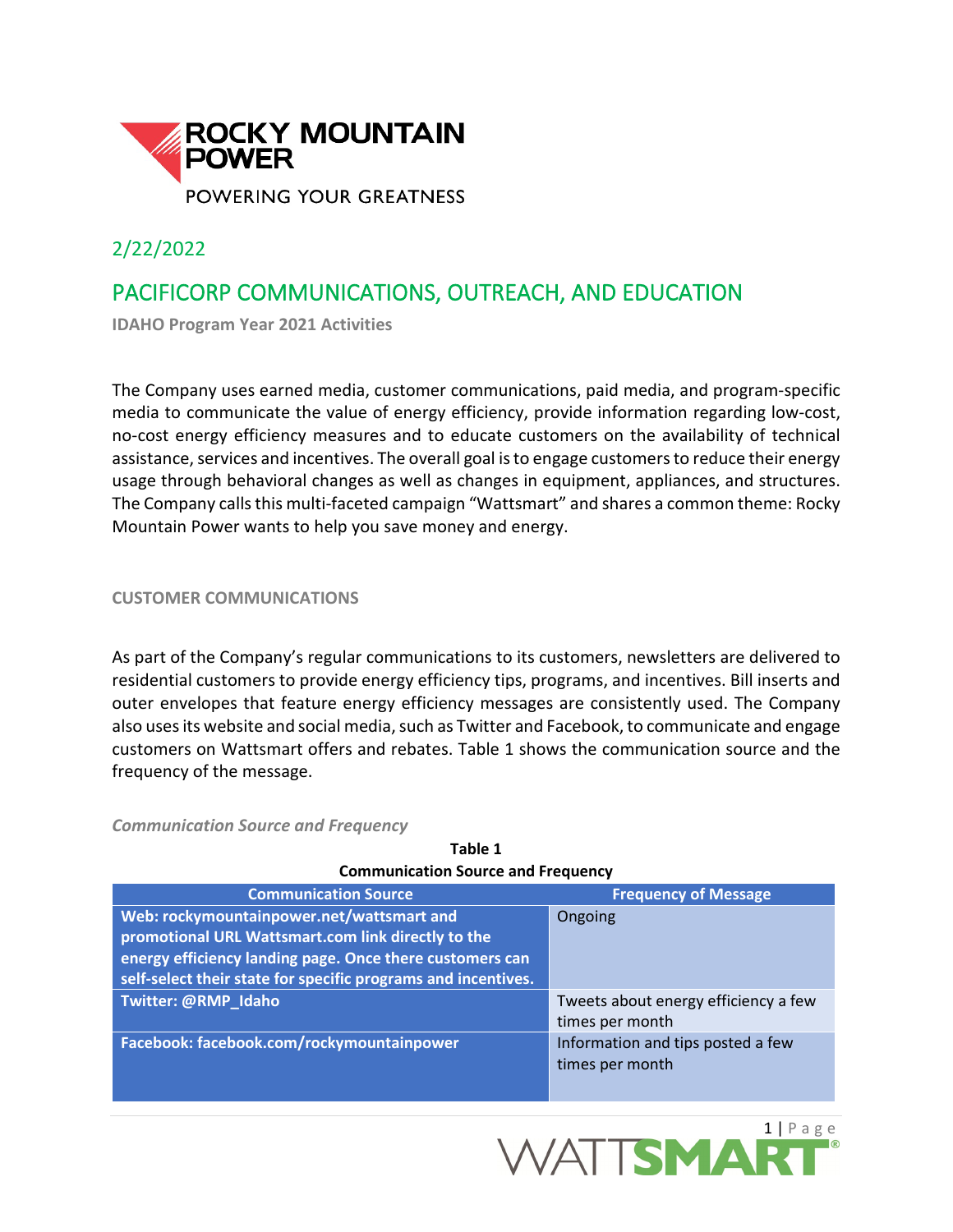**Communication Source Frequency of Message Connect residential newsletter Newsletter Newsletters with energy efficiency** information are delivered 2-3 times per year

*Wattsmart Campaign*

In 2021, the Company introduced a new Wattsmart advertising campaign to inform and educate customers about the benefits energy efficiency. The campaign encourages customers to take meaningful actions to reduce energy use and lower their bills. The overall paid media plan objective is to effectively reach our customers through a multi-media mix that extends both reach and frequency. Tapping into all resources with consistent messaging has been the Company's approach and will continue to be refined.

Key strategies include:

- Develop and optimize an integrated advertising campaign that features Wattsmart energy efficiency messaging and benefits.
- Increase awareness of energy efficiency and encourage participation in the Company's Wattsmart programs.
- Educate customers on how Wattsmart rebates and savings tools can help them turn a todo item into a job well done.
- Demonstrate by example how business customers are saving energy and enjoying the benefits of being Wattsmart.

The audiences for these messages were prioritized as follows:

- Residential customers
- Low-income customers
- Small/mid-size business customers
- Large commercial/industrial customers
- Retailers, contractors, and trade allies

General Key Messages:

- Using energy wisely at home and in your business saves you money so you can achieve your goals.
- Rocky Mountain Power empowers customers with meaningful energy choices.
	- o We want to help you keep your costs down.
	- o We offer Wattsmart programs, rebates and expertise to help you save money in your home or business.

To reach customers, the Company used a combination of TV, radio, print, digital video, social media and search engine advertising. The campaign features images of customers taking small

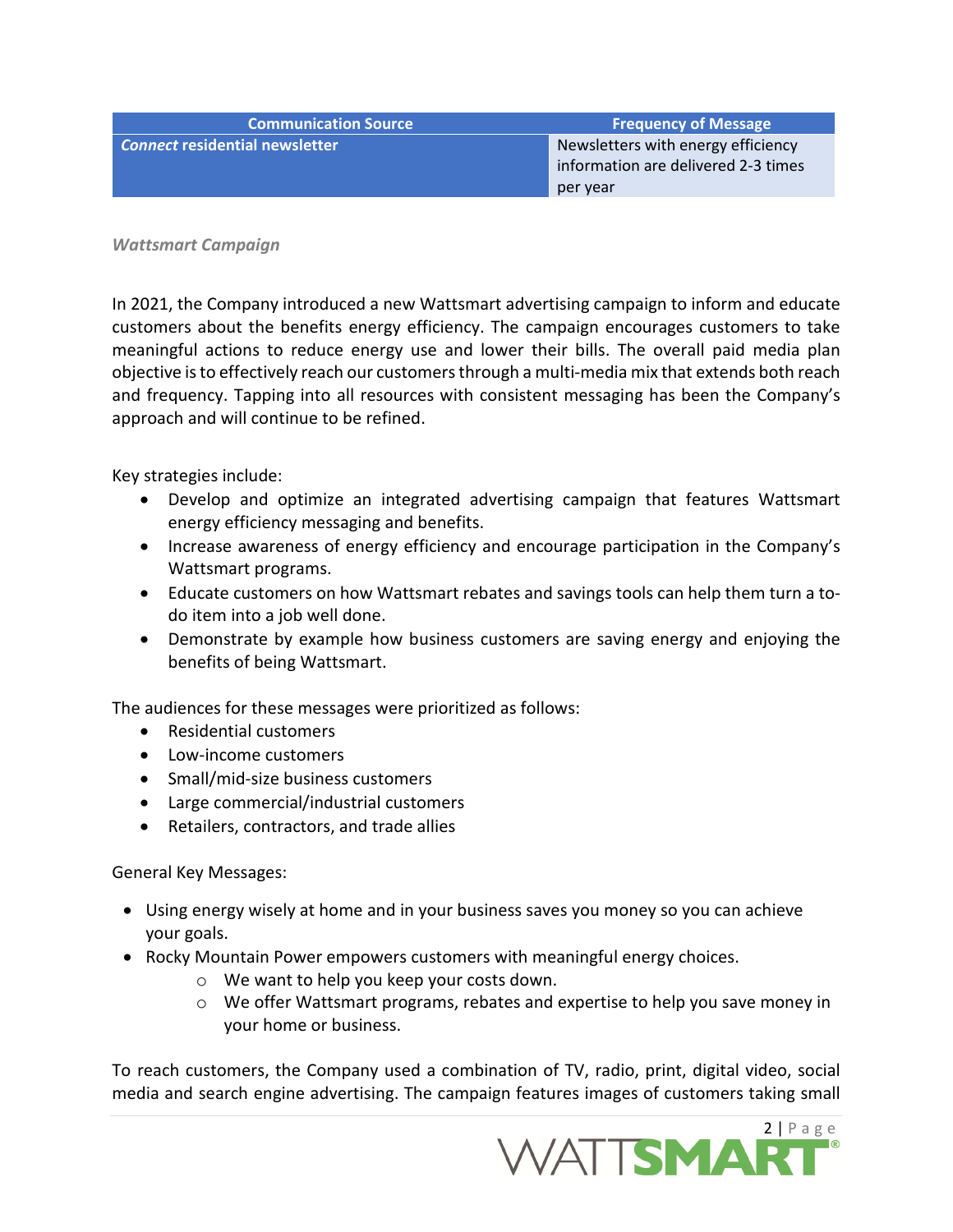steps around their homes or businesses to save energy. The messages help establish Rocky Mountain Power as a partner with a portfolio of programs and services built around customer needs.

For businesses, some ads also feature case studies of customers that saved energy and money by being Wattsmart.

#### *Communication Channels*

Table 2 outlines each communication channel and the overall impressions achieved in 2021.

| <b>Communication Channel</b>                                                                         | <b>Description</b>                                                                                                                     | <b>2021 Media Impressions</b>                          |
|------------------------------------------------------------------------------------------------------|----------------------------------------------------------------------------------------------------------------------------------------|--------------------------------------------------------|
| <b>TV</b>                                                                                            | Local TV advertising in the Idaho<br>Falls area is an effective way to                                                                 | 720 spots                                              |
|                                                                                                      | reach customers with this visual<br>medium.                                                                                            |                                                        |
| <b>OTT</b>                                                                                           | OTT refers to "Over The Top" and<br>includes advertising on digital<br>streaming services (Netflix, Hulu,<br>Amazon Prime Video, etc). | 186,831 impressions                                    |
| <b>Radio</b>                                                                                         | Radio is used to extend reach and<br>amplify other communications<br>channels.                                                         | 360 spots                                              |
| <b>Print</b>                                                                                         | Newspaper provides additional<br>outreach in local papers.                                                                             | 192,456 impressions                                    |
| <b>Digital Video</b>                                                                                 | Short video ads that play before<br>feature videos on YouTube, social<br>media or other digital platforms.                             | 588,122 impressions                                    |
| <b>Digital Display</b>                                                                               | Banner ads on local news sites or<br>other websites.                                                                                   | 7,258,062 impressions                                  |
| <b>Social Media Ads</b>                                                                              | Paid ads on Facebook and<br>Instagram.                                                                                                 | 4,045,759 impressions                                  |
| <b>Search Engine Marketing</b>                                                                       | Internet search ads focused on key<br>words related to energy efficiency<br>and incentives.                                            | 20,731 impressions                                     |
| Twitter (@RMP_Idaho)                                                                                 | Tweets a few times per month.                                                                                                          | 1,493 Twitter followers                                |
| <b>Facebook</b><br>www.facebook.com/<br>rockymountainpower<br>and Instagram<br>(@rockymountainpower) | Awareness regarding energy<br>efficiency solutions.                                                                                    | 30,593 Facebook followers<br>1,516 Instagram followers |

**Table 2 Communication Channels**

The total number impressions for the Wattsmart campaign were 12,292,321 impressions.

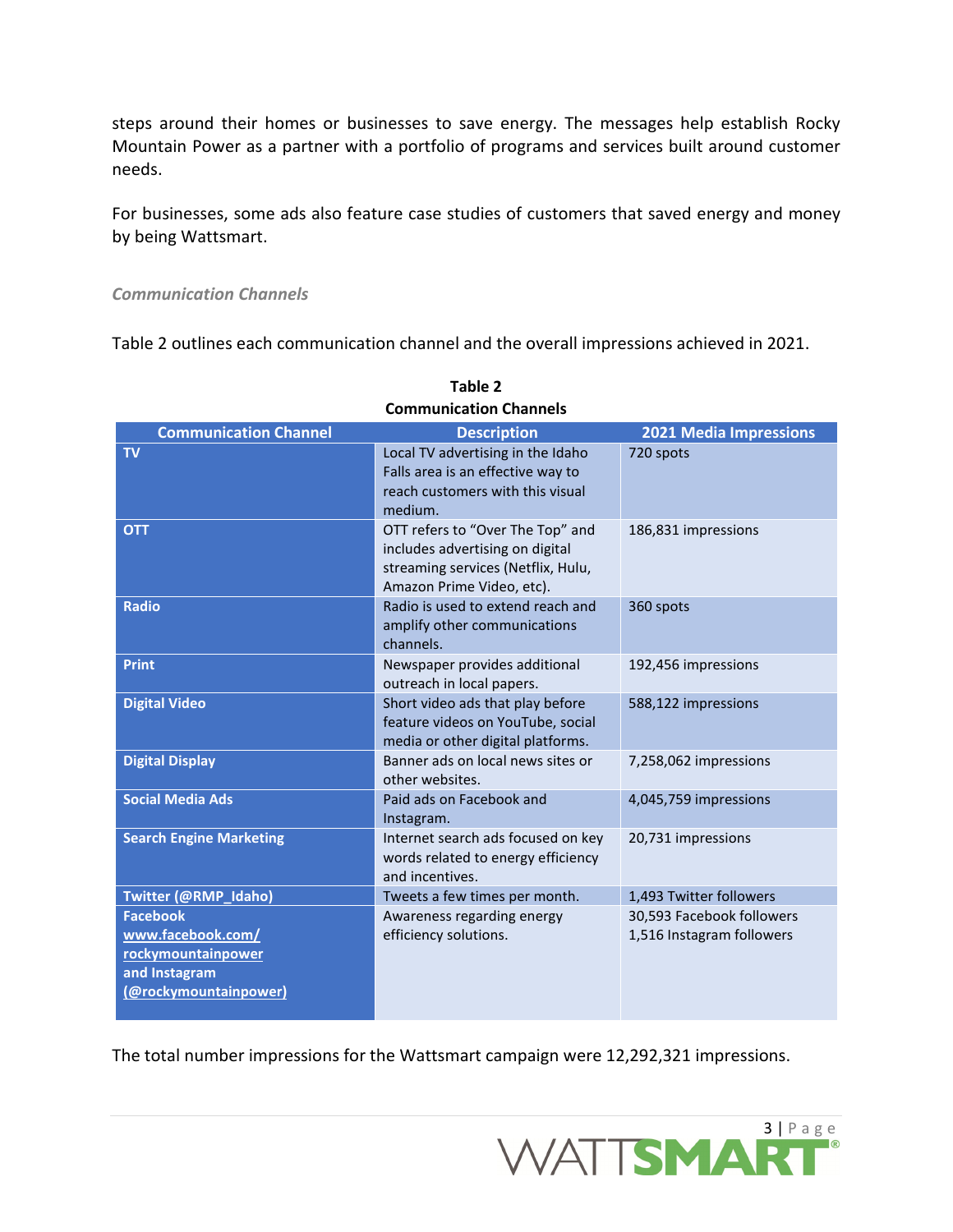# *Creative* Residential Creative Links

### Digital Video

• [Wattsmart](https://www.rockymountainpower.net/content/dam/pcorp/media/en/rocky-mountain-power/RMP_Consumer_Choices_Evergreen_15.mp4)

https://www.rockymountainpower.net/content/dam/pcorp/media/en/rocky-mountainpower/RMP\_Consumer\_Choices\_Evergreen\_15.mp4

• [Summer Cooling](https://www.rockymountainpower.net/content/dam/pcorp/media/en/rocky-mountain-power/RMP_Summer_Cooling_20210713_15web.mp4)

https://www.rockymountainpower.net/content/dam/pcorp/media/en/rocky-mountainpower/RMP\_Summer\_Cooling\_20210713\_15web.mp4

• [Winter Heating](https://www.rockymountainpower.net/content/dam/pcorp/media/en/rocky-mountain-power/RMP_WinterHeating_15_v3A.mp4)

https://www.rockymountainpower.net/content/dam/pcorp/media/en/rocky-mountainpower/RMP\_WinterHeating\_15\_v3A.mp4

### Print

# • [Wattsmart is good for Idaho](https://www.rockymountainpower.net/content/dam/pcorp/documents/en/rockymountainpower/communications-samples/choices/PAC-21051_RMP_DSM_Winter_Newspaper_Ads_2020_5.81x10_ID.pdf)

https://www.rockymountainpower.net/content/dam/pcorp/documents/en/rockymounta inpower/communications-samples/choices/PAC-21051\_RMP\_DSM\_Winter\_Newspaper\_Ads\_2020\_5.81x10\_ID.pdf

### Social Media

• [Wattsmart](https://www.rockymountainpower.net/content/dam/pcorp/documents/en/rockymountainpower/communications-samples/choices/Choices-Evergreen-Consumer-RMP-1-Social.png)

https://www.rockymountainpower.net/content/dam/pcorp/documents/en/rockymoun tainpower/communications-samples/choices/Choices-Evergreen-Consumer-RMP-1- Social.png

• [Savings](https://www.rockymountainpower.net/content/dam/pcorp/documents/en/rockymountainpower/communications-samples/choices/Choices-Evergreen-Consumer-RMP-2-Social.png)

https://www.rockymountainpower.net/content/dam/pcorp/documents/en/rockymoun tainpower/communications-samples/choices/Choices-Evergreen-Consumer-RMP-2- Social.png

• [Winter Heating](https://www.rockymountainpower.net/content/dam/pcorp/documents/en/rockymountainpower/communications-samples/choices/RMP-Choices-Winter-Heating-Social.png)

https://rockymountainpower.net/content/dam/pcorp/documents/en/rockymountainpo wer/savings-energy-choices/wattsmart-homes/choices/RMP-Choices-Winter-Heating-Social.png

• [Summer Cooling](https://rockymountainpower.net/content/dam/pcorp/documents/en/rockymountainpower/communications-samples/choices/RMP-Choices-Summer-Cooling-social.png)

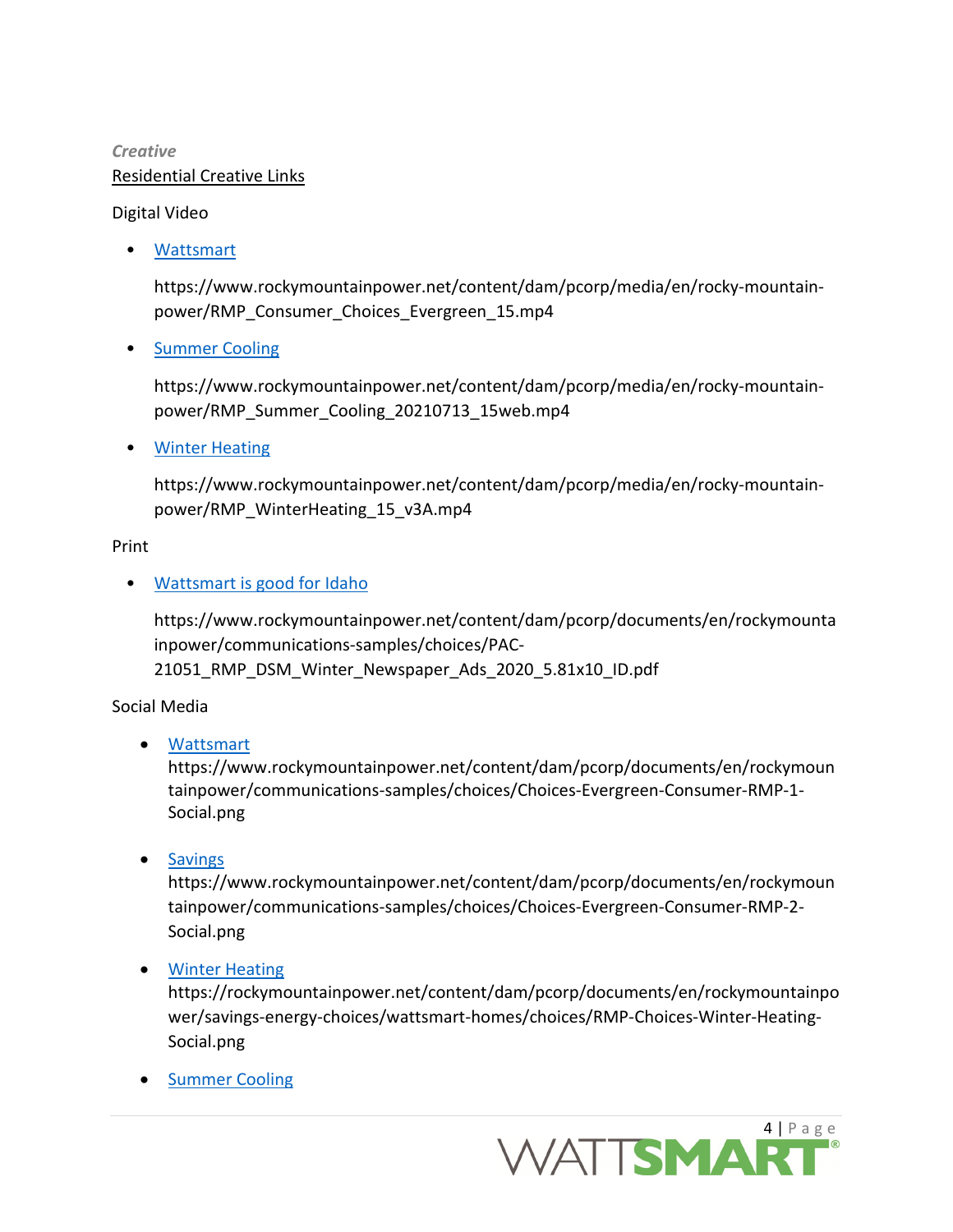https://rockymountainpower.net/content/dam/pcorp/documents/en/rockymountainpo wer/communications-samples/choices/RMP-Choices-Summer-Cooling-social.png

#### • [Home Energy Report](https://rockymountainpower.net/content/dam/pcorp/documents/en/rockymountainpower/communications-samples/choices/RMP-Choices-Home-Energy-Report-Social.png)

https://rockymountainpower.net/content/dam/pcorp/documents/en/rockymountainpo wer/communications-samples/choices/RMP-Choices-Home-Energy-Report-Social.png

Digital Display

#### • [Wattsmart](https://www.rockymountainpower.net/content/dam/pcorp/documents/en/rockymountainpower/communications-samples/choices/RMP-Choices-Display-Evergreen-Consumer_300x600.jpg)

https://www.rockymountainpower.net/content/dam/pcorp/documents/en/rockymoun tainpower/communications-samples/choices/RMP-Choices-Display-Evergreen-Consumer\_300x600.jpg

#### • [Savings](https://www.rockymountainpower.net/content/dam/pcorp/documents/en/rockymountainpower/communications-samples/choices/RMP-Choices-Display-CostSaving-Consumer-300x600.jpg)

https://www.rockymountainpower.net/content/dam/pcorp/documents/en/rockymoun tainpower/communications-samples/choices/RMP-Choices-Display-CostSaving-Consumer-300x600.jpg

#### • [Winter Heating](http://rockymountainpower.net/content/dam/pcorp/documents/en/rockymountainpower/communications-samples/choices/RMP-Choices-WinterHeating-Display.pdf)

http://rockymountainpower.net/content/dam/pcorp/documents/en/rockymountainpo wer/communications-samples/choices/RMP-Choices-WinterHeating-Display.pdf

#### • [Summer Cooling](https://rockymountainpower.net/content/dam/pcorp/documents/en/rockymountainpower/communications-samples/choices/RMP-Choices-SummerCooling-Display.pdf)

https://rockymountainpower.net/content/dam/pcorp/documents/en/rockymountainpo wer/communications-samples/choices/RMP-Choices-SummerCooling-Display.pdf

### • [Home Energy Report](https://rockymountainpower.net/content/dam/pcorp/documents/en/rockymountainpower/communications-samples/choices/RMP-Choices-HER-Display.pdf)

https://rockymountainpower.net/content/dam/pcorp/documents/en/rockymountainpo wer/communications-samples/choices/RMP-Choices-HER-Display.pdf

#### Business Creative Links

Digital Video

• [Intermountain Healthcare case study TV](http://rockymountainpower.net/content/dam/pcorp/media/en/rocky-mountain-power/savings-energy-choices/business/idaho/tv/TV-IHC_2020.mp4) http://rockymountainpower.net/content/dam/pcorp/media/en/rocky-mountainpower/savings-energy-choices/business/idaho/tv/TV-IHC\_2020.mp4

#### Radio

• [Intermountain Healthcare case study radio](http://rockymountainpower.net/content/dam/pcorp/media/en/rocky-mountain-power/savings-energy-choices/business/idaho/radio/Radio_RMP_IntermountainHealthcare_2020.mp3) http://rockymountainpower.net/content/dam/pcorp/media/en/rocky-mountainpower/savings-energychoices/business/idaho/radio/Radio\_RMP\_IntermountainHealthcare\_2020.mp3

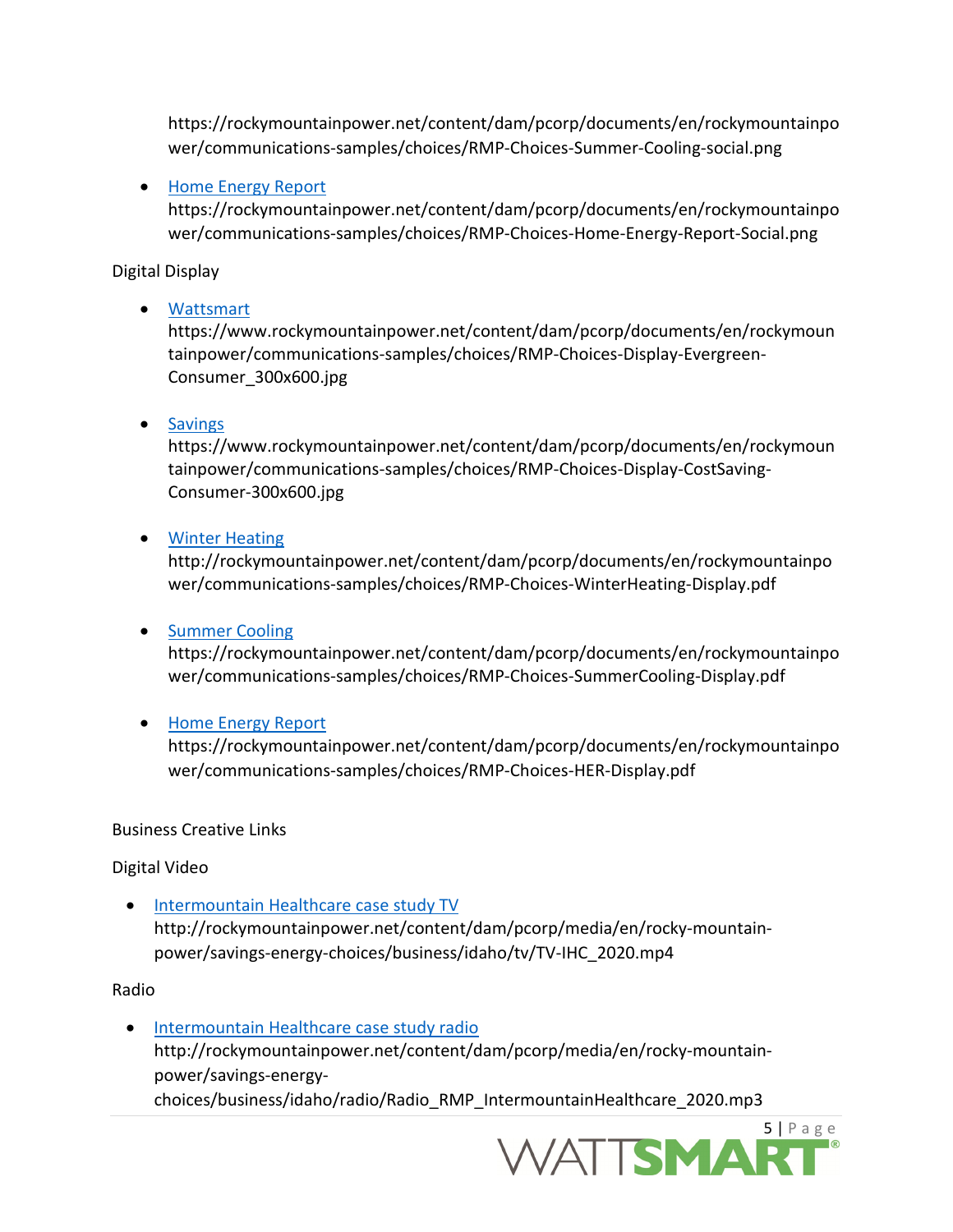Social Media

• [Wattsmart](https://www.rockymountainpower.net/content/dam/pcorp/documents/en/rockymountainpower/communications-samples/choices/RMP-Choices-Bus-Evergreen-Social.png)

https://www.rockymountainpower.net/content/dam/pcorp/documents/en/rockymounta inpower/communications-samples/choices/RMP-Choices-Bus-Evergreen-Social.png

• [Savings](https://www.rockymountainpower.net/content/dam/pcorp/documents/en/rockymountainpower/communications-samples/choices/RMP-Choices-Bus-Evergreen2-social.png)

https://www.rockymountainpower.net/content/dam/pcorp/documents/en/rockymounta inpower/communications-samples/choices/RMP-Choices-Bus-Evergreen2-social.png

• [Intermountain Healthcare case study](http://rockymountainpower.net/content/dam/pcorp/media/en/rocky-mountain-power/savings-energy-choices/business/idaho/social/IHC_social.png) http://rockymountainpower.net/content/dam/pcorp/media/en/rocky-mountainpower/savings-energy-choices/business/idaho/social/IHC\_social.png

Digital Display

• [Wattsmart](https://www.rockymountainpower.net/content/dam/pcorp/documents/en/rockymountainpower/communications-samples/choices/RMP-Choices-Bus-Evergreen-Display.jpg) https://www.rockymountainpower.net/content/dam/pcorp/documents/en/rockymounta inpower/communications-samples/choices/RMP-Choices-Bus-Evergreen-Display.jpg

#### **PROGRAM SPECIFIC COMMUNICATIONS**

All energy efficiency program marketing and communications are under the Wattsmart umbrella to ensure a seamless transition from changing customer behavior to the actions they could take by participating in specific programs. Separate marketing activities administered by and specific to the programs ran in conjunction with the Wattsmart campaign.

#### *Wattsmart Homes Program*

Information on the Wattsmart Homes program is communicated to customers, retailers and trade allies through a variety of channels including social media, direct mail, email, newsletters and website.

The program communications team supported four main initiatives in 2021:

- 1) Cooling campaign promoting rebates for target cooling measures such as ductless heat pumps and evaporative coolers.
- 2) Heating campaign promoting rebates for target heating measures such as dual fuel heat pumps, ductless heat pumps and supplemental ductless heat pumps.
- 3) Engine block heater controllers.
- 4) Smart thermostat instant rebates during the holidays and other calendar events.

In 2021, the heating and cooling campaigns utilized past customer participation, modeling, and mosaic data, to put in motion a highly targeted email and direct mail campaign promoting dual

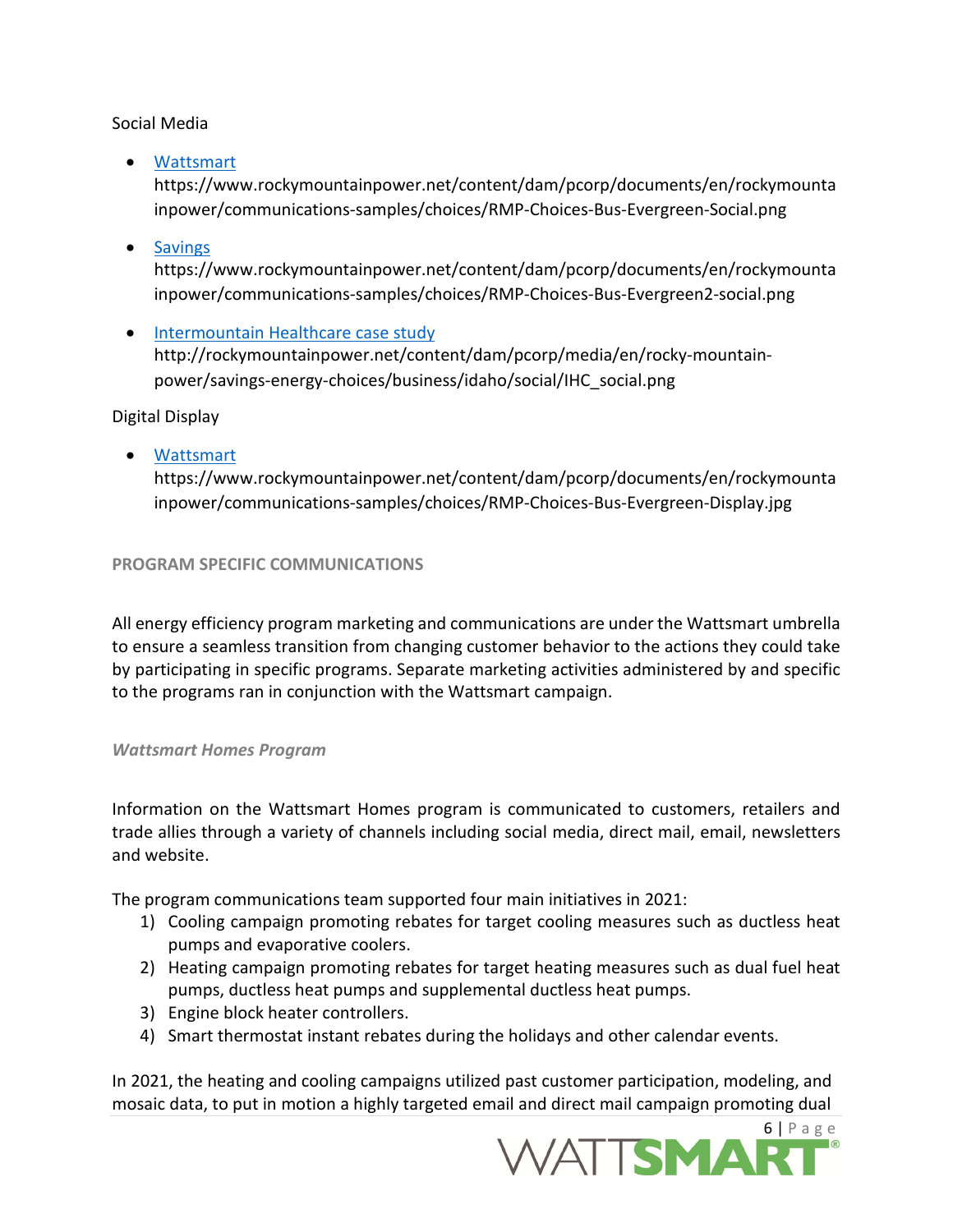fuel heat pumps, ductless heat pumps and evaporative coolers. Messaging highlighted the energy and cost-saving benefits of the equipment and ultimately sent customers to contentrich landing pages for more information. 

Engine block heater controllers were a new Wattsmart Homes program measure in 2021 which offered an exciting opportunity to reach audience segments who might not normally participate in energy-efficient programs. Specific Mosaic customer segments within Idaho were identified and approximately 20,000 customers were reached through social and digital advertising as well as email driving them to a Wattsmart Homes landing page where they can learn more about engine block heater controllers and how to purchase. In addition to the segmentation analysis, advertising was also finely targeted to customers who own diesel trucks or have similarly aligned interests, jobs, or demographic associated with diesel trucks.

Over a few specific holidays and Earth Day, the program team encouraged customers to purchase a new smart thermostat to take advantage of Wattsmart incentives and manufacturer discounts. With each promotion, past participation data was layered with customer mosaics to pinpoint the right customers with the highest propensity to purchase a smart thermostat. These are eligible customers who had not received an incentive or redeemed a Wattsmart instant rebate for a smart thermostat.

| <b>Wattsmart Homes Communications</b> |                  |  |
|---------------------------------------|------------------|--|
| <b>Communications Channel</b>         | <b>Customers</b> |  |
| <b>Email</b>                          | 205,854          |  |
| <b>Connect Newsletter</b>             | 120,000          |  |
| Total                                 | 325,854          |  |

**Table 3**

A summary of outreach is displayed in Table 3.

#### *Energy Insights Reports*

Thousands of print and email Energy Insights Reports were delivered to residential and small business customers in Idaho in 2021, allowing customers to easily access their usage data, see their appliance breakdown and link to additional recommendations on the Bidgely platform.

Customer satisfaction and engagement with the Bidgely program demonstrated positive results. Email open rates were strong, averaging 31% for residential and 25% for small business. Email recipients also gave the email communications they received 79% (residential) and 44% (small business) "likes" via thumbs up and thumbs down voting buttons included with every message.